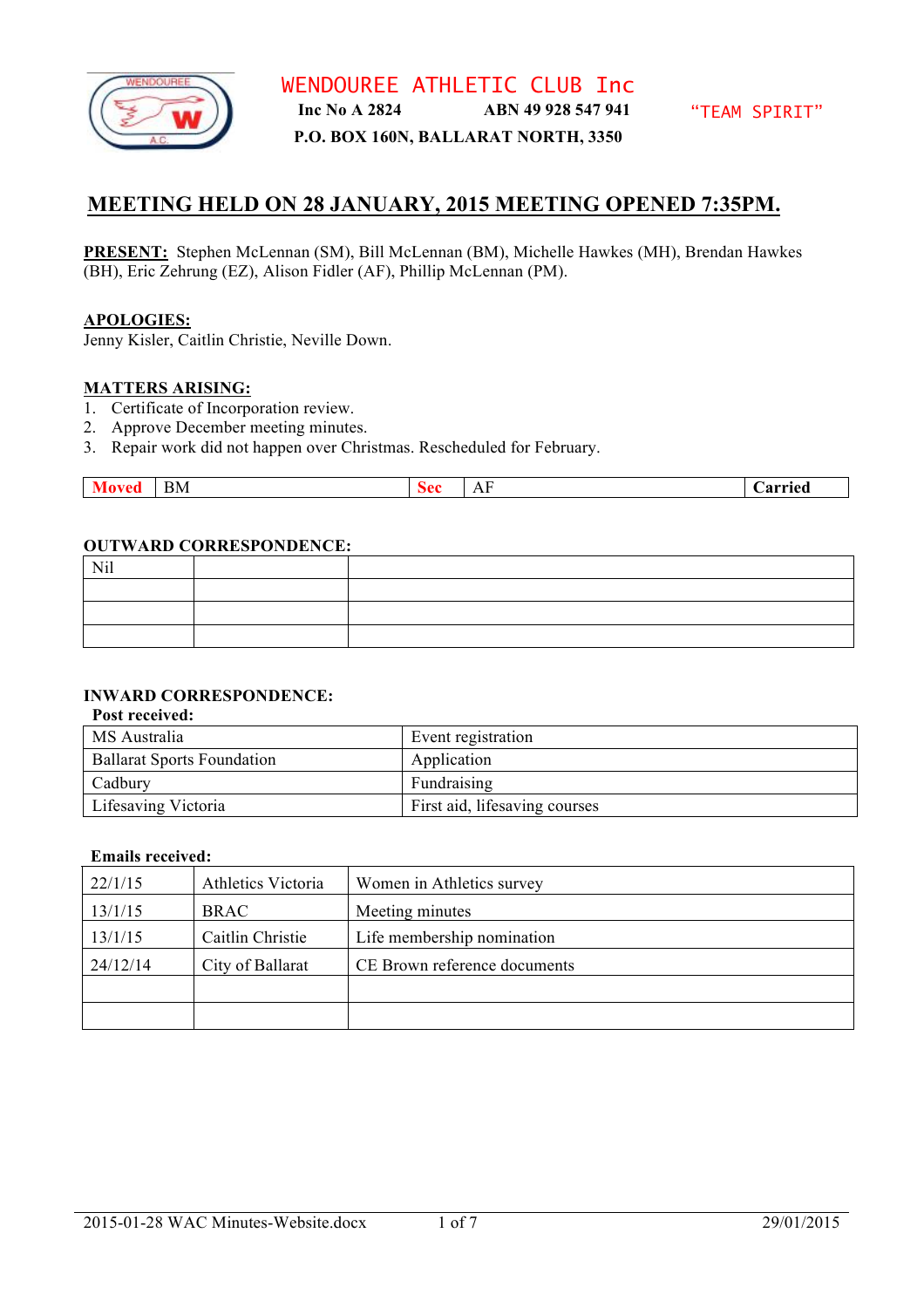## **ACCOUNTS FOR PAYMENT:**

| Item                                     | Amount   |
|------------------------------------------|----------|
| Sports Central. Membership fee 2015.     | 27.50    |
| Small Dog. Renewal domain manager.       | 17.60    |
| Michelle Hawkes. Reimburse for Victorian | 160.00   |
| Relays entry fee.                        |          |
|                                          |          |
|                                          |          |
|                                          |          |
|                                          |          |
|                                          |          |
|                                          |          |
|                                          |          |
|                                          |          |
| <b>Total</b>                             | \$205.10 |

| -cu | $-$<br>МH | $\mathbf{a}$ | . TT |  |
|-----|-----------|--------------|------|--|
|     |           |              |      |  |

## **TREASURER'S REPORT:**

Refer to report

| BF<br>`arried<br>$\mathbf{L}$ |
|-------------------------------|
|-------------------------------|

## **REPORTS:**

## **FINANCIAL REPORT**: (Alison Fidler)

- 1. Term deposit rolled over.
- 2. Visited Bendigo Bank about consolidating accounts. Suggestion to wait for each account to come due, place in cash term deposit account (2.2%), then when all accounts have matured, then consolidate into a single, larger account. All could be consolidated by July.
- 3. Juniors track and field. Will be consolidated and brought under the umbrella of the seniors Wendouree Athletic Club. Generally ensure that juniors club has \$1000 at the beginning of each summer season. Consider the juniors track and field as a fundraising event.
- 4. Banksia. No further announcements.

#### **SOCIAL REPORT:** (Michelle Hawkes)

- 1. BRAC presentation. 14 February. Winners will be announced.
- 2. WAC presentations. 28 February. Venue to be confirmed.

## **FUNDRAISING REPORT:** (Steve McLennan)

1. Cans and bottles going well.

## **WOADY YALOAK REPORT:** (By Peter Luke.) Nil.

## **BRAC REPORT:** (Stephen McLennan)

- 1. BRAC track and field has finished.
- 2. Discussion about limiting country championships to country athletes.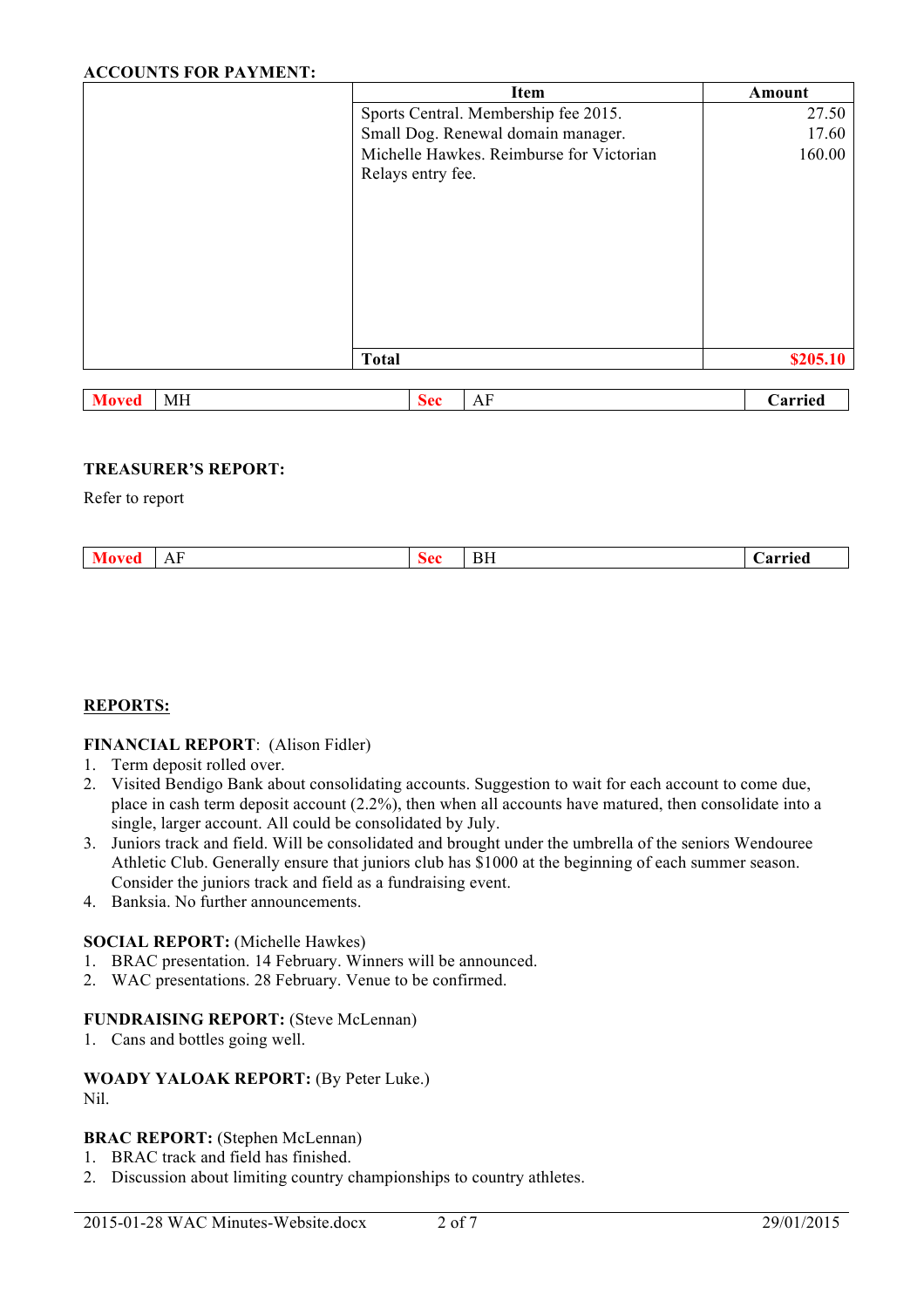## **TRACK REPORT (incl ATHLETICS VICTORIA)**: (Stephen McLennan)

- 1. Victorian Country Championships.
	- Refer to results below.
	- 20 gold, 14 silver, and 13 bronze;  $6<sup>th</sup>$  overall;  $1<sup>st</sup>$  from Ballarat.
	- Veterans male award: Robert Lehmann
	- Veterans female award: Angela Williams

| Officials:         | Volunteers:     |
|--------------------|-----------------|
| Caitlin Christie   | Allison Fidler  |
| Christine Christie | Lachlan Hawkes  |
| Steve McLennan     | Michelle Hawkes |
| Marg Nunn          | Angela Williams |
| Paul Nunn          |                 |
|                    |                 |

## **JUNIOR REPORT:** (By Brendan Hawkes.)

1. Track and Field about to resume.

## **CROSS COUNTRY REPORT:** (Michelle Hawkes)

- 1. Cross Country dates finished.
- 2. First event 28 March.
- 3. Combining with Eureka.

| .<br>$-$<br>_____ | $\mathbf{v}$<br>-<br>$\overline{1}$ | ,,<br>$\tilde{\phantom{a}}$ | $\sim$<br>BМ | ırrıed<br>________ |
|-------------------|-------------------------------------|-----------------------------|--------------|--------------------|

## Steve McLennan 1. Letter from Caitlin Christie. Nomination of Paul Cleary for life membership. Bill McLennan: Nil. Michelle Hawkes | Nil Brendan Hawkes: Nil Phillip McLennan: Nil Alison Fidler Nil Eric Zehrung: 1. **Annual fees.** Agreed at the 2014 AGM (item 9.2) to hold a special general meeting in February 2015 to set fee scale for 2015-16 season. However, refer to the certificate of association for the following points: • Section 4. The fee for annual subscriptions shall be determined at the AGM each year. (Therefore, does the special meeting comply with the constitution?) • Clause 10(2) The Committee shall, on the requisition in writing of members representing not less than 5% of the total number of members, convene a special general meeting of the Association. • Cause 10(3) The requisition for a special general meeting shall state the objects of the meeting and shall be signed by the members making the requisition and be sent to the address of the Secretary and may consist of several documents in a like form, each signed by one or more of the members making the requisition. • Clause 11(1) The Secretary of the Association shall, at least 14 days before the date fixed for holding a general meeting of the Association, cause to be sent to each member of the Association at his address appearing in the register of members, a notice by pre-paid post stating the place, date and time of the meeting and the nature of the business to be transacted at the meeting. • Clause 12(2) No item of business shall be transacted at a general meeting unless a quorum of members entitled under these rules to vote is present during the time when the meeting in considering that item. • Clause 12(3) 20 members personally present constitute a quorum for the transaction of the business of a general meeting. *Recommendations:*  - **2015-16 fees options.**

## **GENERAL BUSINESS:**

1. As per previous years, agree on fees at committee meeting, submit to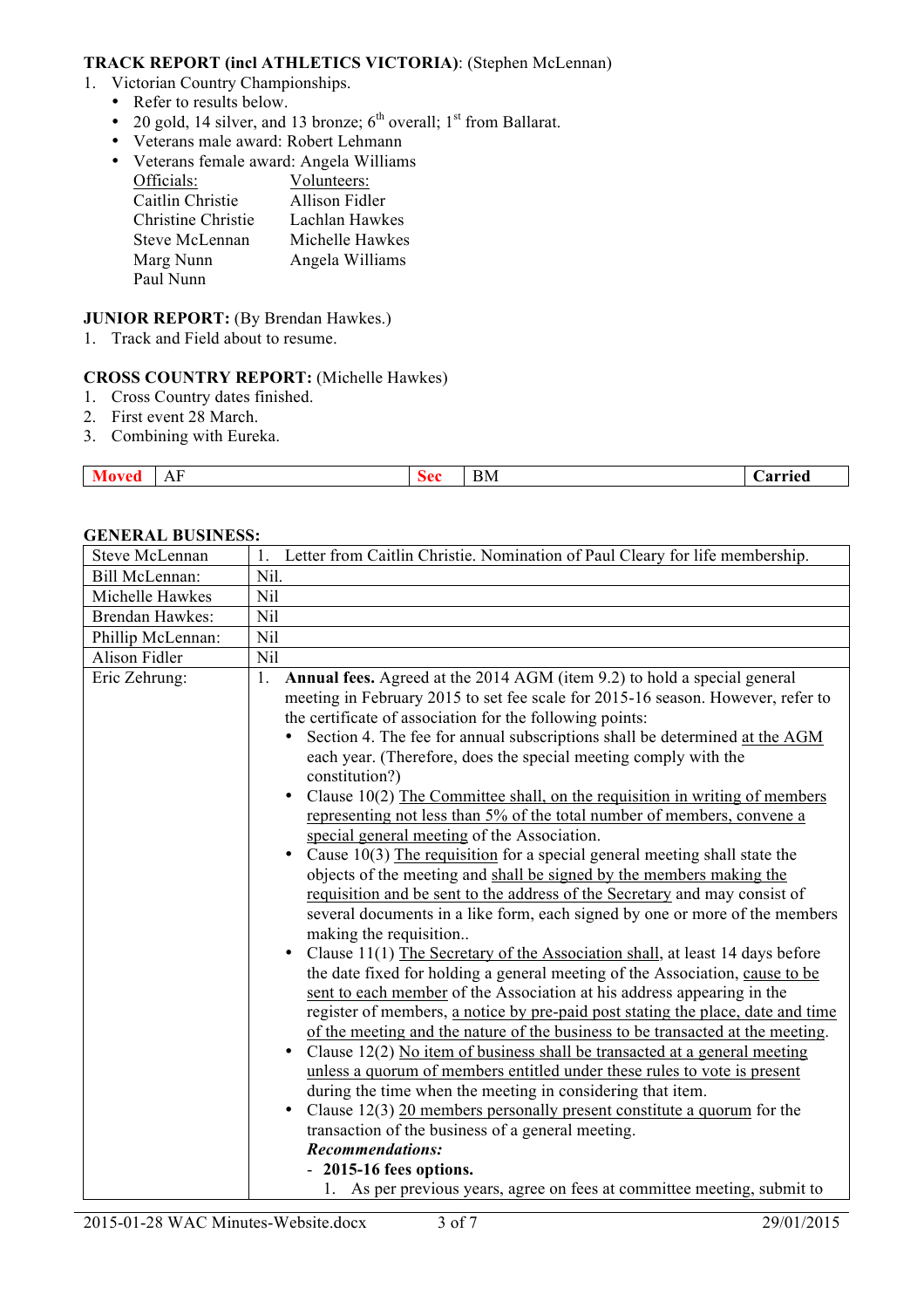|    | AV in March, then gain approval at April AGM.                                                                                                                                                          |
|----|--------------------------------------------------------------------------------------------------------------------------------------------------------------------------------------------------------|
|    | 2. Move AGM to February.                                                                                                                                                                               |
|    | - 2016-17 fees. Agree at upcoming 2015 AGM (one year in advance).                                                                                                                                      |
|    | <b>Decisions:</b>                                                                                                                                                                                      |
|    | 2015-16 fees. Committee to decide on 2015-16 fees at February meeting,<br>submit to AV in March and present to AGM for approval in April.<br>2016-17 fees. To be confirmed.                            |
| 2. | Secretary. Eric Zehrung will not be standing for secretary for the 2015-16<br>season. One of the primary activities for the incoming secretary will be AV Club<br>Connect program.                     |
|    | 3. Handicapper. Jeff Ellett wishes to resign as XC handicapper. Late last year,<br>Eric Zehrung expressed an willingness to taking over the role after finishing the<br>role of secretary. Since then, |
|    | • A chronic injury has made regular XC participation uncertain                                                                                                                                         |
|    | Professional development and study commitments will take up much time<br>during 2015.                                                                                                                  |
|    | Recommendation. Approach a more active and reliable member to take role<br>of handicapper. (If all goes well, and I am able to participate, I would still<br>like a modest job to do.)                 |
| 4. | Eric Zehrung will be at an apology for the 25 February committee meeting (and<br>Special General Meeting?)                                                                                             |
| 5. | Suggested committee position: "jobs coordinator" with the role of getting more<br>people involved doing small tasks.                                                                                   |
|    |                                                                                                                                                                                                        |

Meeting Closed at 9:30pm Next meeting to be held on 18 February, 2015.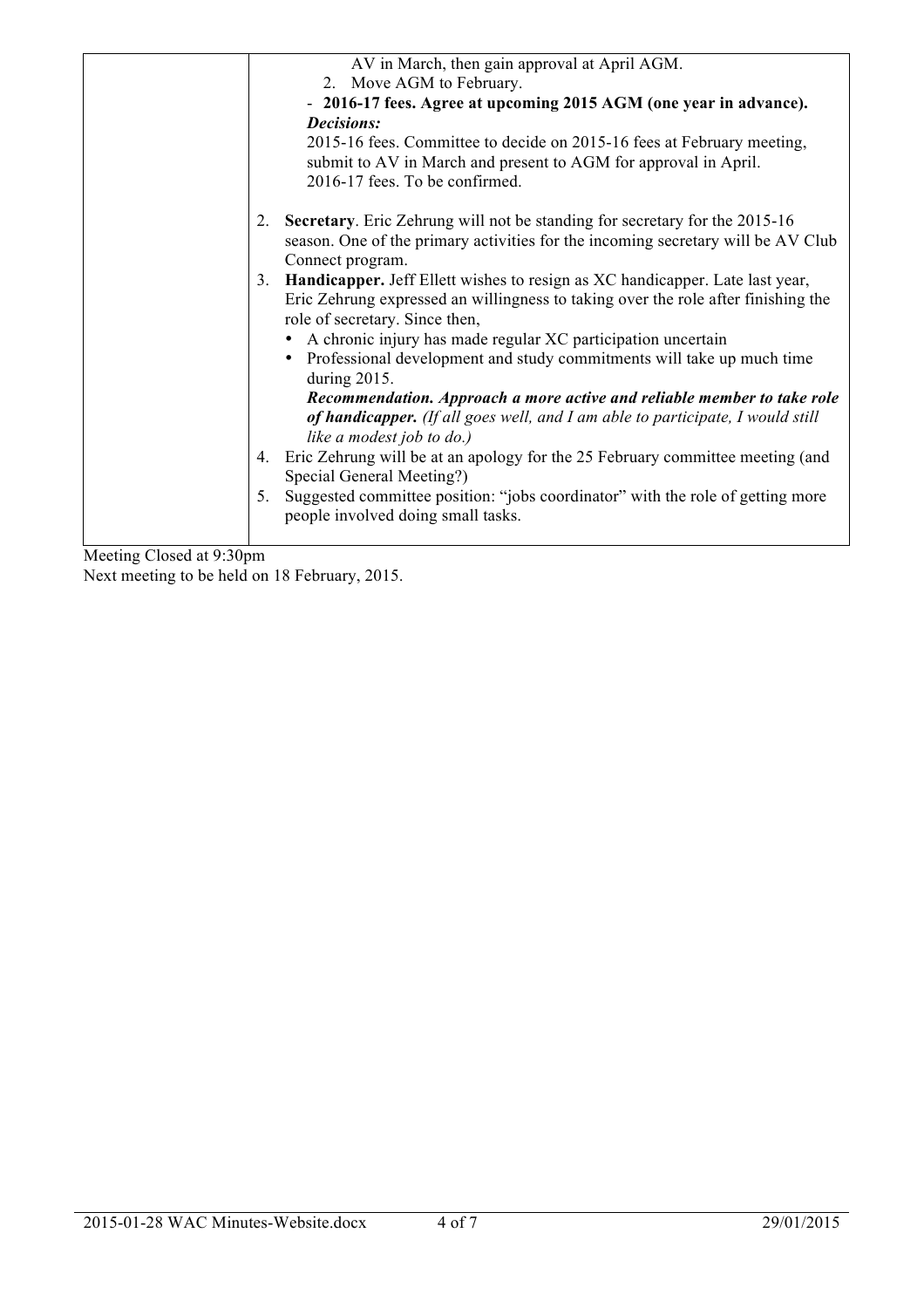# **Victorian Country Championships results**

| Aeron Johns            | <b>Under 14 200m</b> | 29.27             | <b>Bronze</b>   |
|------------------------|----------------------|-------------------|-----------------|
|                        | Under 14 100m        | 14.07             | Silver          |
|                        | Under 14 400m        | 1.11.33           | 5 <sup>th</sup> |
|                        | Under 14 Long Jump   | 4.12m             | Silver          |
| Angela Williams        | $40+10km$            | 38.28.23          | Gold            |
|                        | $40+1500m$           | 5.05.20           | Gold            |
| Ash Bylsma             | Open Long Jump       | 5.58m             | Gold            |
|                        | Under 18 Long Jump   | 5.41m             | Gold            |
|                        | Under 18 Shot Put    | 8.92m             | $6^{\text{th}}$ |
|                        | Under 18 Javelin     | 30.48m            | Silver          |
|                        | Under 18 High Jump   | 1.30 <sub>m</sub> | $6^{\text{th}}$ |
|                        | <b>Under 18 100m</b> | 13.04             | $6^{\text{th}}$ |
| <b>Bethany Simpson</b> | <b>Under 20 200m</b> | 29.50             | $5^{\text{th}}$ |
|                        | <b>Under 20 100m</b> | 13.77             | $4^{\text{th}}$ |
| <b>Brendan Hawkes</b>  | $40+$ Discus         | 25.00m            | Gold            |
|                        | $40+100m$            | 13.39             | 7 <sup>th</sup> |
| <b>Bridget Powell</b>  | <b>Under 20 200m</b> | 27.24             | <b>Bronze</b>   |
|                        | Under 20 High Jump   | 1.60m             | <b>Bronze</b>   |
|                        | <b>Under 20 100m</b> | 12.74             | Silver          |
| Caitlin Christie       | Open High Jump       | 1.50m             | <b>Bronze</b>   |
| Chris Lang             | 50+Long Jump         | 4.62m             | Silver          |
|                        | 50+100m Hurdles      | 20.61             | Gold            |
|                        | $50+100m$            | 14.22             | Silver          |
|                        | 50+400m Hurdles      | 1.23.43           | Gold            |
| Corey Baker            | <b>Under 20 200m</b> | 24.20             | $8^{\text{th}}$ |
|                        | <b>Under 20 100m</b> | 11.43             | 5 <sup>th</sup> |
| Derek Milton           | $40+200m$            | 29.00             | $5^{\text{th}}$ |
|                        | $40+400m$            | 1.06.94           | 9 <sup>th</sup> |
|                        | $40+100m$            | 13.63             | Q <sup>th</sup> |
| Elijah Dale            | Under 18 Javelin     | 44.75             | Silver          |
| Ethan Johns            | Under 14 Shot Put    | 4.34m             | <b>Bronze</b>   |
|                        | Under 14 Javelin     | 7.29m             | $4^{\text{th}}$ |
|                        | Under 14 Discus      | 11.74m            | $4^{\text{th}}$ |
| Gabrielle Lang         | Under 18 Long Jump   | 3.52m             | $11^{th}$       |
|                        | <b>Under 18 200m</b> | 33.72             | $13^{th}$       |
|                        | Under 18 Triple Jump | 8.26m             | $9^{th}$        |
|                        | <b>Under 18 100m</b> | 15.13             | $14^{th}$       |
| Grace Nichols          | <b>Under 18 200m</b> | 28.18             | 7 <sup>th</sup> |
| <b>Holly Nichols</b>   | <b>Under 16 400m</b> | 1.06.53           | 6 <sup>th</sup> |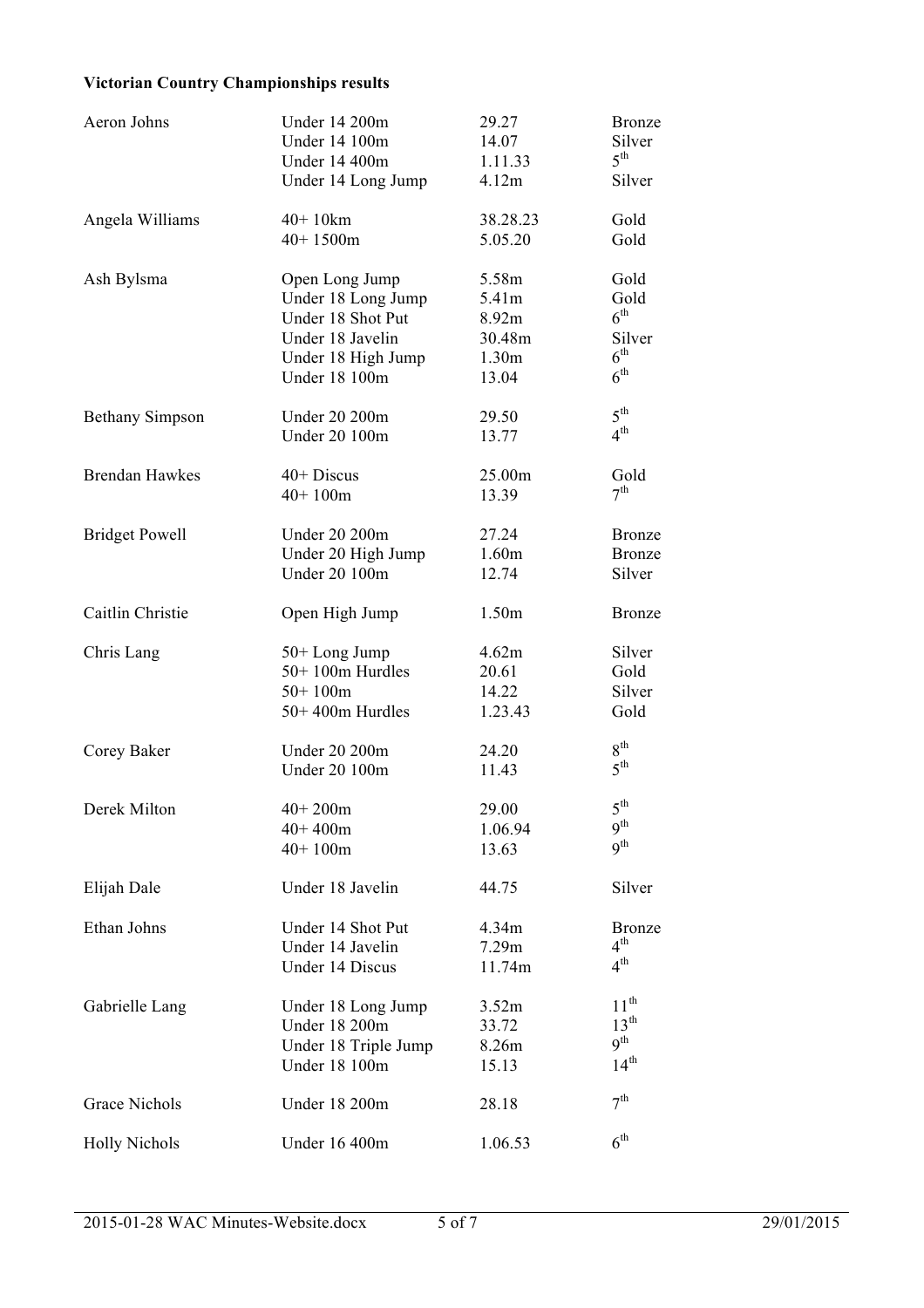| Jamie Johns        | $40+200m$             | 26.69             | <b>Bronze</b>    |
|--------------------|-----------------------|-------------------|------------------|
|                    | $40+100m$             | 12.69             | $4^{\text{th}}$  |
|                    | $40+400m$             | 59.93             | $4^{\text{th}}$  |
| Jenna Cartledge    | <b>Under 18 200m</b>  | 27.00             | $4^{\text{th}}$  |
|                    | Under 18 100m         | 12.87             | 4 <sup>th</sup>  |
| <b>Josh Hawkes</b> | Under 16 1500m        | 5.36.86           | $11^{th}$        |
|                    | Under 16 3km          | 12.05.90          | $8^{\text{th}}$  |
| Justin Bleischer   | Under 16 2km Steeple  | 7.29.41           | $4^{\text{th}}$  |
|                    | Under 16 1500m        | 5.09.61           | $10^{\text{th}}$ |
|                    | Under 16 3km          | 11.04.43          | $6^{\text{th}}$  |
| Lachlan Hawkes     | Under 14 Triple Jump  | 7.11m             | $7^{\text{th}}$  |
|                    | Under 14 Javelin      | 13.07m            | <b>Bronze</b>    |
|                    | Under 14 Discus       | 17.99m            | <b>Bronze</b>    |
| Lilly Beechey      | <b>Under 14 200m</b>  | 31.60             | 8th              |
|                    | Under 14 100m         | 14.64             | $8^{\rm th}$     |
|                    | Under 14 Long Jump    | 3.15m             | $12^{th}$        |
| Meg Lehmann        | <b>Under 14 200m</b>  | 32.72             | 10th             |
|                    | Under 14 Triple Jump  | 8.12              | $8^{\text{th}}$  |
|                    | Under 14 100m         | 15.21             | $12^{th}$        |
|                    | Under 14 Long Jump    | 4.01 <sub>m</sub> | <b>Bronze</b>    |
| Michelle Hawkes    | $40+1500m$            | 5.33.23           | $4^{\text{th}}$  |
|                    | $40+5km$              | 20.19.14          | Gold             |
| Narelle Lehmann    | $40+200m$             | 28.12             | Gold             |
|                    | $40+100m$             | 13.12             | Gold             |
| Natasha Typuszak   | Open 800m             | 2.20.66           | Gold             |
| Nick Fidler        | Under 16 2km Steeple  | 6.56.25           | Gold             |
|                    | Under 16 1500m        | 4.54.46           | $6^{\text{th}}$  |
|                    | Under 16 3km          | 10.18.55          | Silver           |
| Nick Milton        | Under 20 110m Hurdles | 17.37             | Gold             |
|                    | <b>Under 20 200m</b>  | 24.97             | $11^{\text{th}}$ |
|                    | <b>Under 20 100m</b>  | 11.77             | $7^{\text{th}}$  |
|                    | Under 20 400m Hurdles | 58.82             | Silver           |
| Rob Lehmann        | $40+$ Long Jump       | 6.46m             | Gold             |
|                    | $40+200m$             | 24.14             | Gold             |
|                    | $40+100m$             | 11.69             | Silver           |
|                    | $40+400m$             | 53.13             | Gold             |
| Rodney Davis       | <b>Under 18 200m</b>  | 25.16             | $8^{\text{th}}$  |
|                    | <b>Under 18 100m</b>  | 12.34             | $12^{th}$        |
| Ryan Friedrichs    | Under 14 Long Jump    | 3.87m             | <b>Bronze</b>    |
|                    | Under 14 Triple Jump  | 8.37m             | $4^{\text{th}}$  |
|                    | Under 14 Javelin      | 16.20m            | Silver           |
|                    | Under 14 Discus       | 18.34m            | Silver           |